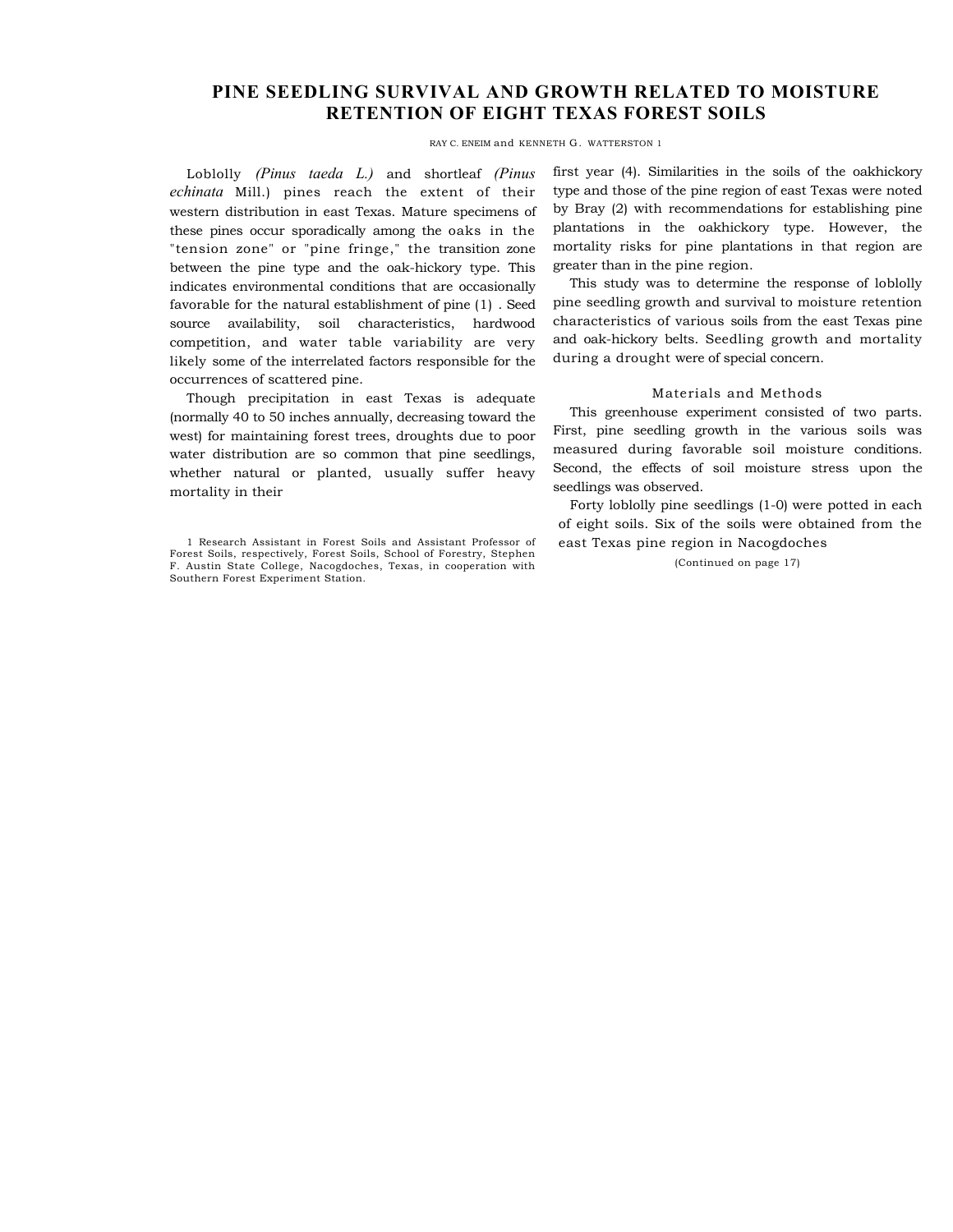TABLE 1.-Texture and organic matter content of 15-cm. surface soil samples.

| Soil type                              | Soil-texture class | Sand    | Silt    | Clay    | Organic matter |  |
|----------------------------------------|--------------------|---------|---------|---------|----------------|--|
|                                        |                    | Percent | Percent | Percent | Percent        |  |
| $Ruston$ ------------------            | Sandy clay         | 47      | 12      | 41      |                |  |
| Swift---------------------             | Sandy loam         | 55      | 36      |         |                |  |
| Sacul                                  | Sandy loam         | 61      | 29      | 10      |                |  |
| $Shubuta$ <sub>----------------</sub>  | Sandy loam         | 62      | 27      |         | 6              |  |
| Eustis- $A^*$                          | Loamy sand         | 76      | 19      |         |                |  |
| Troup____________________              | Loamy sand         | 83      |         |         |                |  |
| $Troup-A$                              | Sand               | 90      |         |         |                |  |
| $Eustis$ <sub>------------------</sub> | Loamy sand         | 82      | 11      |         |                |  |

\*Soil types marked - A are from Anderson County; the others are from Nacogdoches County.



County  $(-A)$ .

County (Eustis, Troup, Ruston-eroded phase, Sacul, Shubuta, and Swift series). Two others were taken from the oak-hickory belt in Anderson County (Eustis and Troup series, hereafter referred to as Eustis-A and Troup-A; those samples from Nacogdoches County will be referred to as Eustis-N and Troup-N). Surface samples (15-cm.) were

obtained to approximate the root zone of newly planted seedlings. Analyses included determinations of texture (by hydrometer) and organic matter content (by ignition) (table 1) (7). Soil moisture constants at various tensions  $(1/3, 1/2, 3/4, 1, 5, 10,$ and 15 atmospheres) were determined by pressure membrane apparatus (fig. 1) on sieved samples.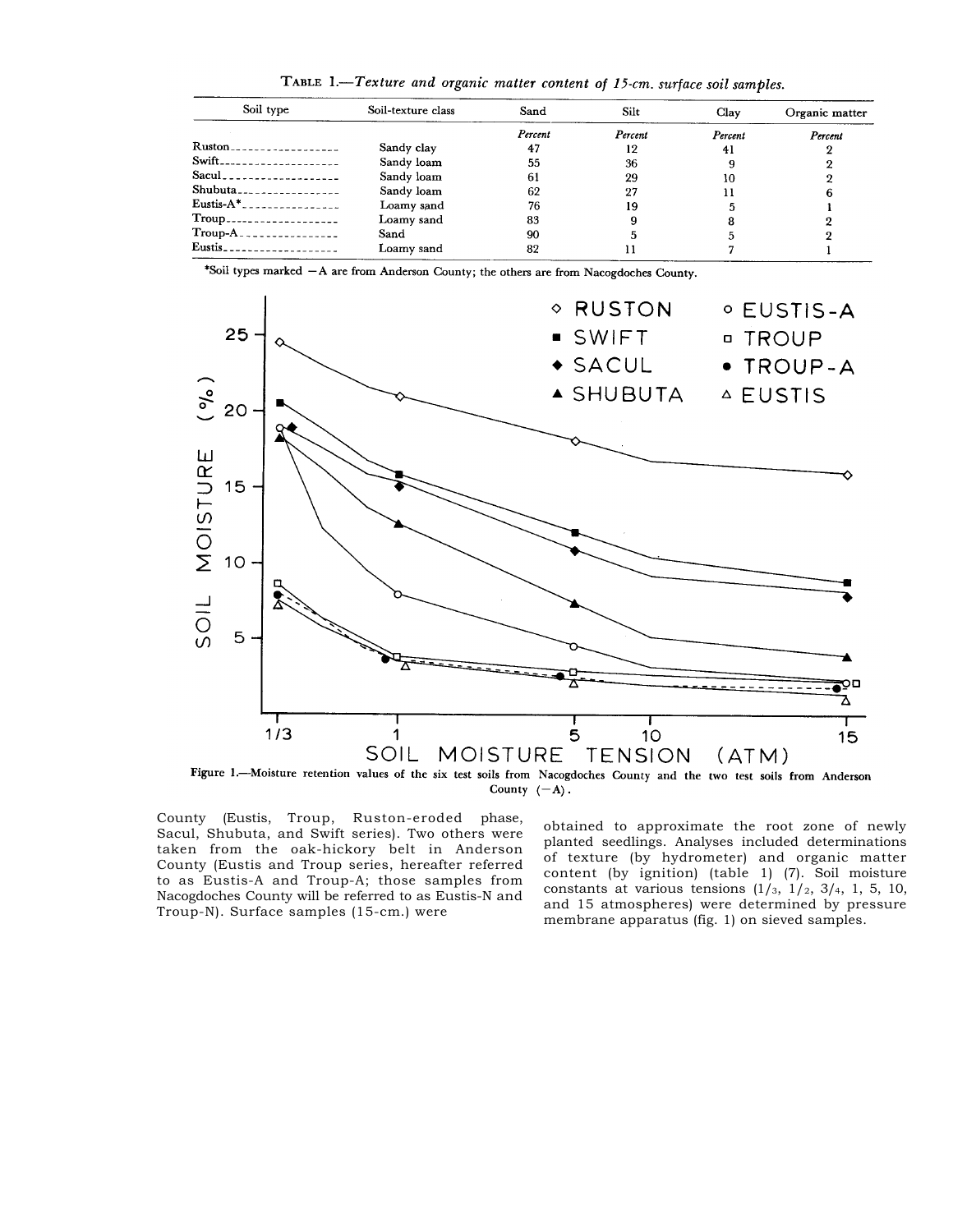Single seedlings were planted during the week of in general showed a positive relationship to the moisture February 12, 1967, in 3.8-liter (1-gallon) metal containers coated with a rust inhibitor. The containers had no drainage holes. The seedlings were arranged in a randomized-block design with 10 blocks of 32 seedlings each and 4 replications of each soil type.

Initial seedling heights were recorded after planting, and height measurements were made periodically throughout the study. The two experiments encompassed both the first and second growth flush periods (March 1 to May 17, and May 17 to June 22, 1967).

At the beginning of each growth flush period, the pots were flooded and allowed to dry down to within 20 percent of field capacity (assumed at 1/3 atm.) by weight (3). The soil moisture contents were maintained within 20 percent of field capacity by periodic weighing and watering based on weight. It was hoped that soil moisture levels normal to field conditions and favorable to plant development would be maintained.

The first growth flush period was aimed at determining water use under nonstress conditions. Evaportranspiration was determined from the weights taken before and after watering. At the end of the first growth flush period, all seedlings were again measured for total height growth and reflooded to initiate the second experimental period.

During the second period, one-half of the seedlings were watered as before and water was withheld from the other seedlings. The seedlings subjected to soil moisture stress were randomly located throughout the blocks, and the different soils were equally represented under the two watering regimes.

Evapotranspiration and stem height growth measurements continued until June 22, 1967. Unwatered seedlings were observed until the last one died (July 15, 1967). The number of days after May 17, 1967, (date of dry-down initiation) required for these seedlings to die was recorded. Seedling death was determined visually with 65percent needle moisture content (ovendry weight) (5) at a check.

Results and Discussion Seedling survival, growth, and evapotranspiration retention characteristics of the eight soils. The moisture retention curves appear to group according to the clay content of the sampled soils (fig. I and table 1) except for the Eustis-A soil. This, the sand fraction of soil, contained 84-percent fine and very fine sand, whereas the sand fraction of the Eustis-N soil contained only 39 percent sand in the fine and very fine sand class. The higher content of fine and very fine sand and the higher silt content may account for the high moisture retention at 1/3-atm. tension without affecting the moisture retention at 15-atm. tension.

With normal watering, seedlings grew somewhat more in height in sandy loams than in those soils with higher clay or higher sand content

(table 2.) Likewise, water consumption in these soils was greater than in soils with higher clay or sand content. The Eustis-A soil with its large percent of fine and very fine sand also fell into this group. Total available water and soil aeration may have been related to these results.

While the performance of the seedlings in this study apppears to be roughly related to content of clay or sand, the soil moisture retention curves more accurately estimate the seedlings survival and height growth. For example, the Eustis and Troup soils from both Nacogdoches and Anderson Countries can be grouped on the basis of their textural analyses

(table 1). However, the moisture retention curve of the Eustis-A soil is noticeably different from those of the Eustis-N and both Troup soils (fig. 1). Seedlings in this soil had a significantly higher rate of water consumption during both experimental periods and under moisture stress (table 2). During the second experimental period, significantly more height growth was observed in Eustis-A soil than in Eustis-N soil. The Eustis-A soil also yielded a significantly longer survival period under moisture stress than the Eustis-N soil. This may be an effect of the markedly different content of fine and very fine sand fraction in the two Eustis soils. The Eustis-A soil contained 84 percent of the total sand size in the fine and very fine sand fraction, whereas only 39 percent of the Eustis-N sand size was in this fraction.

Seedlings in soils with low moisture retention survived for significantly shorter periods than those in soils with high moisture retention (table 2).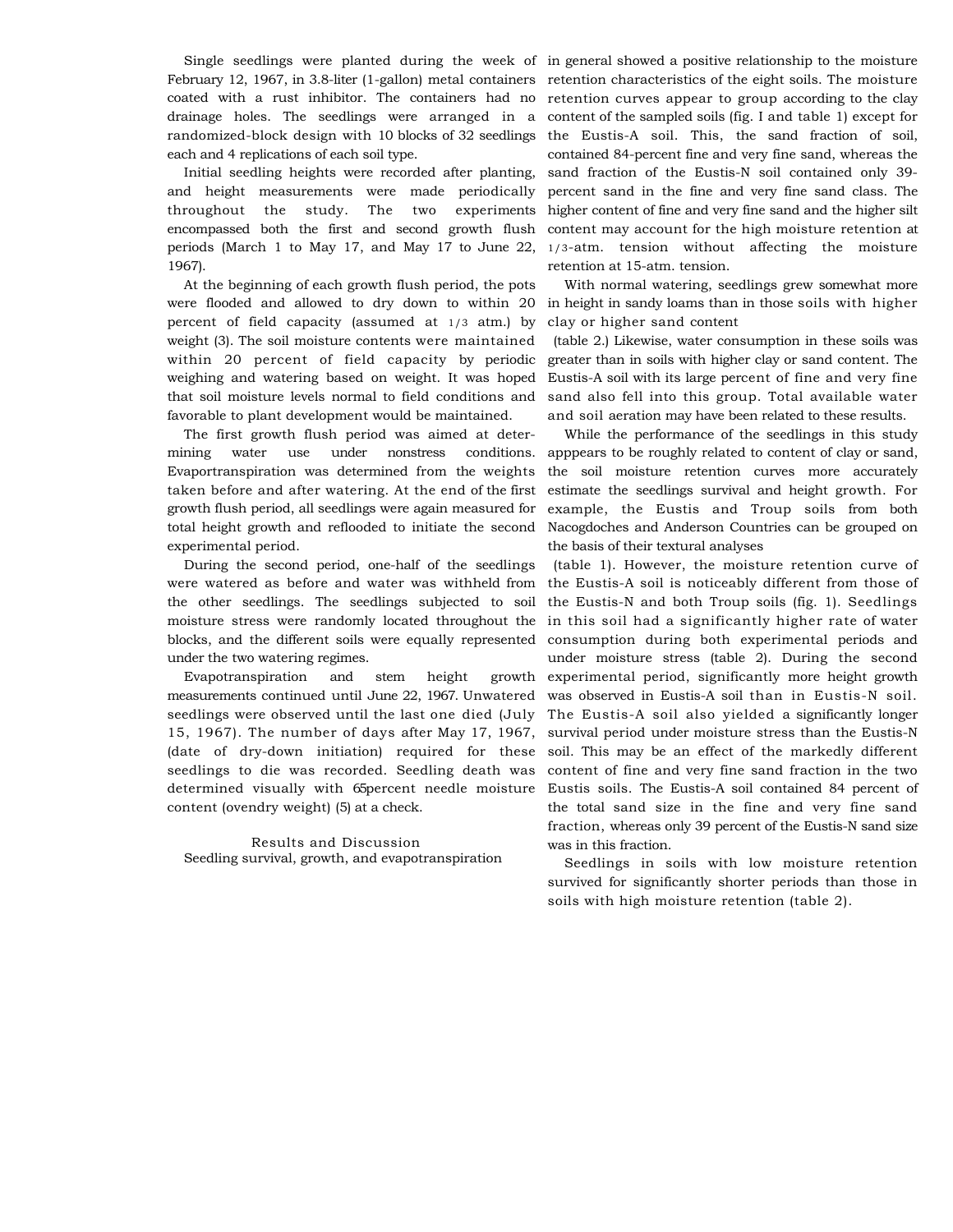TABLE 2.-Average stem height growth and evapotranspiration for 1-year-old loblolly pine seedling with normal watering and under soil moisture stress. Average number of days until plant death is entered for seedlings having water withheld

| Soil type                             | First period     |                   |                  |      | Second period    |      |                     |
|---------------------------------------|------------------|-------------------|------------------|------|------------------|------|---------------------|
|                                       | Normally watered |                   | Normally watered |      | Water withheld   |      |                     |
|                                       | Height growth    | E.T. <sup>1</sup> | Height<br>growth | E.T. | Height<br>growth | E.T. | Days until<br>death |
|                                       | Cm.              | Kg.               | $Cm$ .           | Kg.  | $Cm$ .           | Kg.  |                     |
| Ruston.<br>------------------         | 11               | 1.70              | 3                | 1.98 |                  | 0.86 | 42                  |
| Swift.<br>.                           | 13               | 1.94              | 4                | 2.14 |                  | 0.70 | 38                  |
| Sacul_<br>________ <b>________</b> __ | 12               | 1.78              | $\overline{2}$   | 1.94 |                  | 0.65 | 37                  |
| Shubuta--------------------           | 12               | 1.84              | 3                | 2.08 |                  | 0.72 | 37                  |
| Eustis- $A^2$<br>-------------------  | 13               | 1.97              | $\boldsymbol{2}$ | 2.09 |                  | 0.66 | 35                  |
| Troup                                 | 10               | 1.20              |                  | 1.00 | 0                | 0.23 | 32                  |
| Troup-A <sub>-</sub><br>.             | 10               | 1.11              | 0                | 0.89 | 0                | 0.27 | 31                  |
| Eustis<br>. <b>.</b>                  | 11               | 1.13              | $\bf{0}$         | 0.87 | 0                | 0.25 | 30                  |
| $D^3$                                 | 3                | 0.30              |                  | 0.21 |                  | 0.21 | 4                   |

<sup>1</sup>Evapotranspiration. <sup>2</sup>Soil types marked – A are from Anderson County; the others are from Nacogdoches County. <sup>3</sup>Differences greater than or equal to  $D$  are significant at the 5-percent level.

Soils with high moisture retention values are likely to be better risks for pine planting than others with significantly lower moisture retention.

As in other similar tests, height growth was retarded during soil moisture stress, though the majority of the seedlings had completed their first growth flush when the moisture stress began (table 2). The second growth flush began for most of the seedlings during the second part of the experiment. Stransky and Wilson (6) found that growth was inhibited by soil moisture tensions not greater than 2 atm., growth stopped at 3.5 atm., and wilting occurred near 5 atm. The low-retention Eustis-N, Troup-N, and Troup-A soils showed no seedling growth under moisture stress.

Regression analyses of survival, and evapotranspiration during soil moisture stress on moisture percents of all the test soils at  $1/s$ -atm. tension yielded correlation coefficients of +0.96\*\*, and +0.99\*\*, respectively; at 15 atm. correlation coefficients were +0.90\*\*, and +0.75\*, respectively.

(One and two asterisks indicate significance at the 5-percent and 1-percent levels, respectively) . This indicates that 1/3-atm. or lower tension may provide a more accurate indicator of seedling survival and development than 15 atm.

Costly reforestation failures can be avoided in this or other areas of recurrent growing-season droughts through careful site selections. Although many soils of the east Texas pine type and the oakhickory region are suitable for pine establishment, the moisture retention characteristics of these soils should be investigated to determine potential survival and development of 1-year-old seedlings and the extent of site preparation required prior to planting. Use of sieve analyses to determine fine and very fine sand content of the sand fraction are also encouraged in evaluating site suitability for reforestation.

## Literature Cited

1. Bilan, M. V., and Stransky, J. J.

1966. Pine seedling survival and growth response to soils of the Texas post-oak belt. School of Forest., Stephen F. Austin State Coll., Nacogdoches, Texas, in cooperation with USDA Forest Serv. South. Forest Exp. Sta. Bull. 12, 21 p.

1904. Forest resources of Texas. USDA Forest Serv. Bull. 47, 71 p. 3. Broadfoot, W. M., and Burke, H. D.

1958. Soil-moisture constants and their variation. USDA Forest Serv. South. Forest Exp. Sta. Occas. Pap. 166, 27 p.

<sup>2.</sup> Bray, W. L.